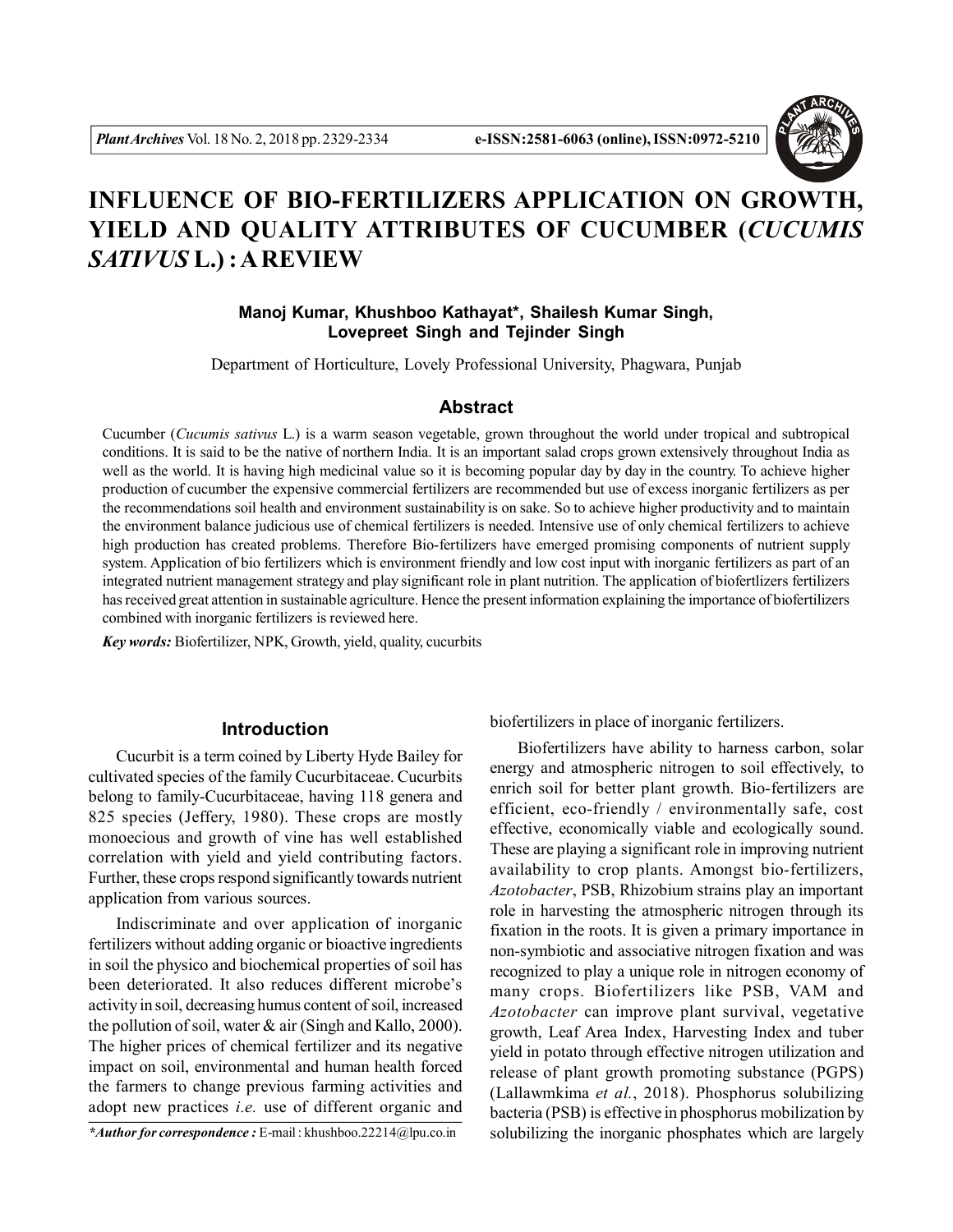| Contributing<br><b>Plant Nutrient</b> | Microorganisms                           | <b>Crop Benefited</b>                                                                  |  |
|---------------------------------------|------------------------------------------|----------------------------------------------------------------------------------------|--|
|                                       | 1) Symbiotic organisms                   |                                                                                        |  |
|                                       | a) Rhizobium (Symbiosis with Legumes)    | Pulse Legumes: Chickpea, Pea, Lentil, Moong, Urad<br>Bean, Pigeon Pea                  |  |
|                                       |                                          | Oil Legumes: Groundnut, Soya bean                                                      |  |
|                                       |                                          | Fodder Legume: Be seem, Lucern                                                         |  |
|                                       | b) Azolla (Water Fern) + BGA Symbiosis   | Rice                                                                                   |  |
| A) Nitrogen                           | 2) Associative symbiotic organisms       |                                                                                        |  |
|                                       | a) Azospirillum                          | Sorghum, Perl Millet, Rice, Wheat, Finger Millet, Maize,<br>KodoKutaki, Tomato, Chilli |  |
|                                       | 3) Non-symbiotic organisms               |                                                                                        |  |
|                                       | a) Azatobacter(Heterotrophs)             | Cereals: Wheat, Rice, Maize, Sorghum, Sugarcane                                        |  |
|                                       |                                          | Vegetables: Onion, Brinjal, Tomato and Cabbage                                         |  |
|                                       |                                          | Flowers: Chrysanthemum, Marigold                                                       |  |
|                                       | b) Blue Green Algae (Photoautotrophs)    | Rice                                                                                   |  |
|                                       | 1. "P" solubilizers and mineralizers     |                                                                                        |  |
|                                       | a) Fungi - Aspergillus, Penicillium      |                                                                                        |  |
| <b>B</b> ) Phosphorus                 | b) Bacteria - Bacillus Pseudomonas       |                                                                                        |  |
|                                       | 2) "P" Absorbers (Root Fungus Symbiosis) | For All Crops                                                                          |  |
|                                       | a) Vesicular Arbuscular Mycorrhiza (VAM) |                                                                                        |  |
|                                       | b) Ectomycorrhiza                        |                                                                                        |  |
|                                       | c) Endomycorrizae                        | Linseed, Maize, Wheat, Soya bean                                                       |  |

**Table-1:** Important biofertilizers, nutrient sources and benefited crops

unavailable to plants. Bio-fertilizer helped in plant growth, increase plant yield and provide the nitrogen to plant which is structural component for plant body so significantly contributes to plant growth (Khan *et al.* 2009).

### **Commonbio-fertilizers used in crop production**

The common microorganisms which have shown positive increase in crop yield and can possibly be used as bio-fertilizers are given in table-1.

## **Application of inorganic nutrient sources in Cucurbits**

Nutrients are essential for crop growth and they give maximum contribution. Inadequate amount of these nutrients causes certain disorders, which automatically reduce the yield and leads to loss for the growers. In cucurbits, excessive nitrogen and consequently enormous vine growth requires to be avoided. The response of cucumber plants on NPK fertilizers has been described through table 2.

## **Biofertilizers application for growth in Cucurbits**

Growth is an irreversible increase in size, shape of the plant and it is affected by the complex interaction between environmental factors and physiological processes which are influenced by the application of

external inputs like water and nutrients. The role of biofertilizers, in promoting various attributes of plant growth has been positively established. A significant number of work has been done by many authors, some of these have been reported here.

Sareedha *et al*. (2006) conducted an experiment in gherkin *(Cucumis sativus* L.) and found that the highest number or leaves, inter nodal length in the treatment with application of pressmud  $(a)$  25 t/ha with recommended dose of inorganic fertilizer and humic acid @0.25 per cent, followed by the treatment with application of vermicompost  $(a)$  5 t/ha in combination with RD Fhumic acid @ 0.2per cent. Similarly, maximum growth, yield and yield attributes with good quality cucumber has been reported due to incorporation of 2 tons of vermicompost+ 50% recommended dose of fertilizers  $(50:30:30NPK)$  + bio-fertilizers (5 kg *Azotobacter* and 5 kg phosphorus solubilizing bacteria) per hectare (Bindiya *et al*., 2006) while increased vine length and early flowering has been reported due to application of 50% RDF along with 2t/ha vermicompost and 2kg/ha azospirilum+2kg/ha phosphobacteria (Prabhu *et al*., 2006).

In addition, many authors have reported earliness in flowering, larger fruits, high fruit set, high fruit weight,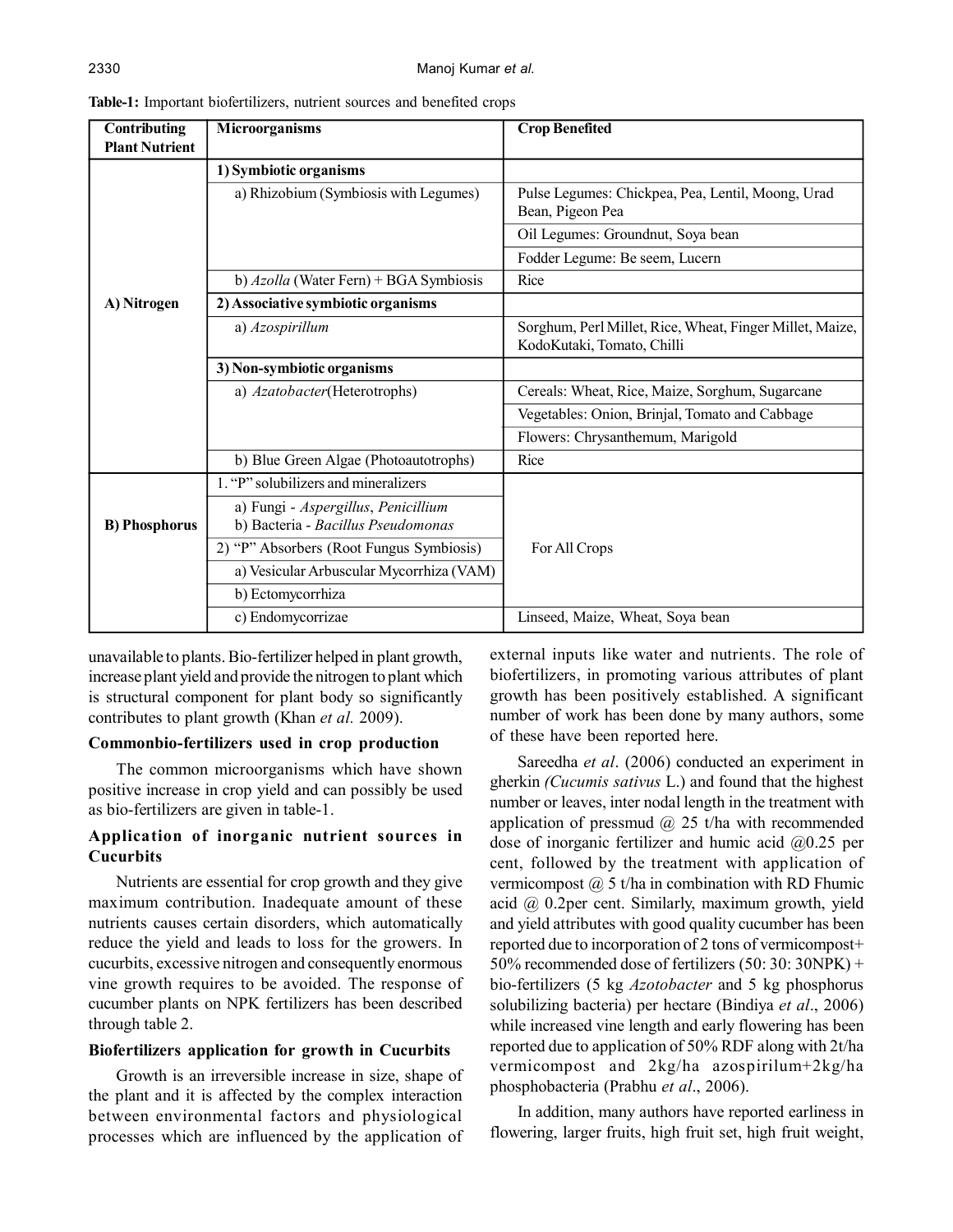| <b>NPK</b> application                    | Response/ effect                                                                                                                                                                                   | <b>References</b>                |
|-------------------------------------------|----------------------------------------------------------------------------------------------------------------------------------------------------------------------------------------------------|----------------------------------|
| Application of nitrogen                   | Increased vine growth and branching in bitter gourd.                                                                                                                                               | Reddy and Rao (2004)             |
| Increase in dose of<br>phosphorus         | The germination of seeds, flowering and harvesting was earlier<br>in bitter gourd.                                                                                                                 | Bacha et al. (2005)              |
| Nitrogen levels                           | A significant effect on number of days required for initiation of<br>earliness and flowering, number of days required for first fruit set<br>in cucumber cv. Poinsette.                            | Umamaheswarappa<br>et al. (2005) |
| Phosphorus levels                         | Positive effect on flower initiation and development in cucumber<br>cv. Poinsette.                                                                                                                 | Umamaheswarappa<br>et al. (2005) |
| Levels of potassium                       | No significant effect on flowering, fruit set of cucumber cv.<br>Poinsette.                                                                                                                        | Umamaheswarappa<br>et al. (2005) |
| Application of nitrogen<br>$&$ phosphorus | Earliness in recorded germination, days of first pistillate flower<br>anther days to first picking, no of nodes to first pistillate flower<br>appearances in spine gourd.                          | Vishwakarma et al. (2007)        |
| Application of inorganic<br>fertilizers   | Increased the growth characters, namely, vine growth, branching<br>and leaf area in cucumber.                                                                                                      | Eifediyi and Samaon (2010a)      |
| Increase in inorganic<br>fertilizer       | Induced earliness in flowering and fruiting in cucumber.                                                                                                                                           | Jilani et al. (2009)             |
| Application of NPK<br>as fertigation      | Early flowering, fruiting and picking with, maximum number of fruits<br>per plant, more weight, length of fruit and higher yield in cucumber.                                                      | Arshad et al. (2014)             |
| NPK fertilizer                            | Significantly affected the vine length, flowering, fruiting and marke-<br>table yield in water melon (Citrulus lanatusL.).                                                                         | Oga and Umekwe (2013)            |
| Application of inorganic<br>fertilizers   | Increased yield and yield attributing traits, viz. leaf count, vine<br>length, fruit count, primary branch count, length $\&$ girth of fruit,<br>average fruit weight and fruit yield of cucumber. | Eifediyi and Samaon (2010b)      |
| Application of nitrogen                   | Increased the length of vine, branching and per plant fruit yield<br>in bitter gourd.                                                                                                              | Reddy and Rao (2004)             |
| Highest level of nitrogen                 | The maximum core diameter of fruits in cucumber.                                                                                                                                                   | Kade et al. (2009)               |

**Table 2:** NPK application in cucurbits and their response

better vine length, branching and yield in Spine gourd (Vishwakarma *et al.*, 2007); in Cucumber (Anjanappa *et al*., 2012; Kanaujia and Daniel, 2016) due to application of biofertilizers. Application of 100% RDF in combination with vermicompost and bio-fertilizers (*Azotobacter, Azospirillum* and phosphorus solubilizing bacteria) increased length of vine, number of primary branches per vine whereas number of days of female and male flower appearance and node number to which male and female appear was earliest (Thriveni *et al*., 2015).

#### **Biofertilizers application for yield and related attributes in cucurbits**

Yield of cucurbits is function of vine length, earliness with respect to female flowers, number of nodes, internodal length, number of female flowers, fruit set, fruit development, etc. These all attributes depend on nutrient level of soil and plants. A number of authors have worked on improvement of yield in cucurbits through nutrient application. Prabhu *et al*. (2006) reported highest numbers of fruits, fruit size and weight through INM

practices comprising organic, inorganic and biofertilizer inputs. Application of biofertilizers along with organic and inorganic inputs under protected conditions resulted highest fruit yield per vine and total fruit yield (quintal) per hectare when 75% RDF + 75% FYM+ Azetobactor + Phosophobacteria + Trichoderma was applied (Anjanappa *et al*., 2012).

Das *et al.* (2015) observed that treatment is equal amount of N+ Organic sources + Azotobacter and PSB gave maximum primary branch count, fruit count, average fruit weight, fruit size in bottle gourd. Ibrahim and El-Kader (2015) in their experiment on bitter gourd revealed that by application of 75 % RDF of NPK along with rice straw, compost, humic acid and effective microorganism increased dry matter content, length of stem, leaf count, fruit count, weight of seed per fruit and seed index.

Bindiya *et al*. (2016) reported maximum growth, yield and yield attributes with good quality cucumber due to incorporation of 2 tons of vermicompost  $+50\%$ recommended dose of fertilizers  $+$  bio-fertilizers (5 kg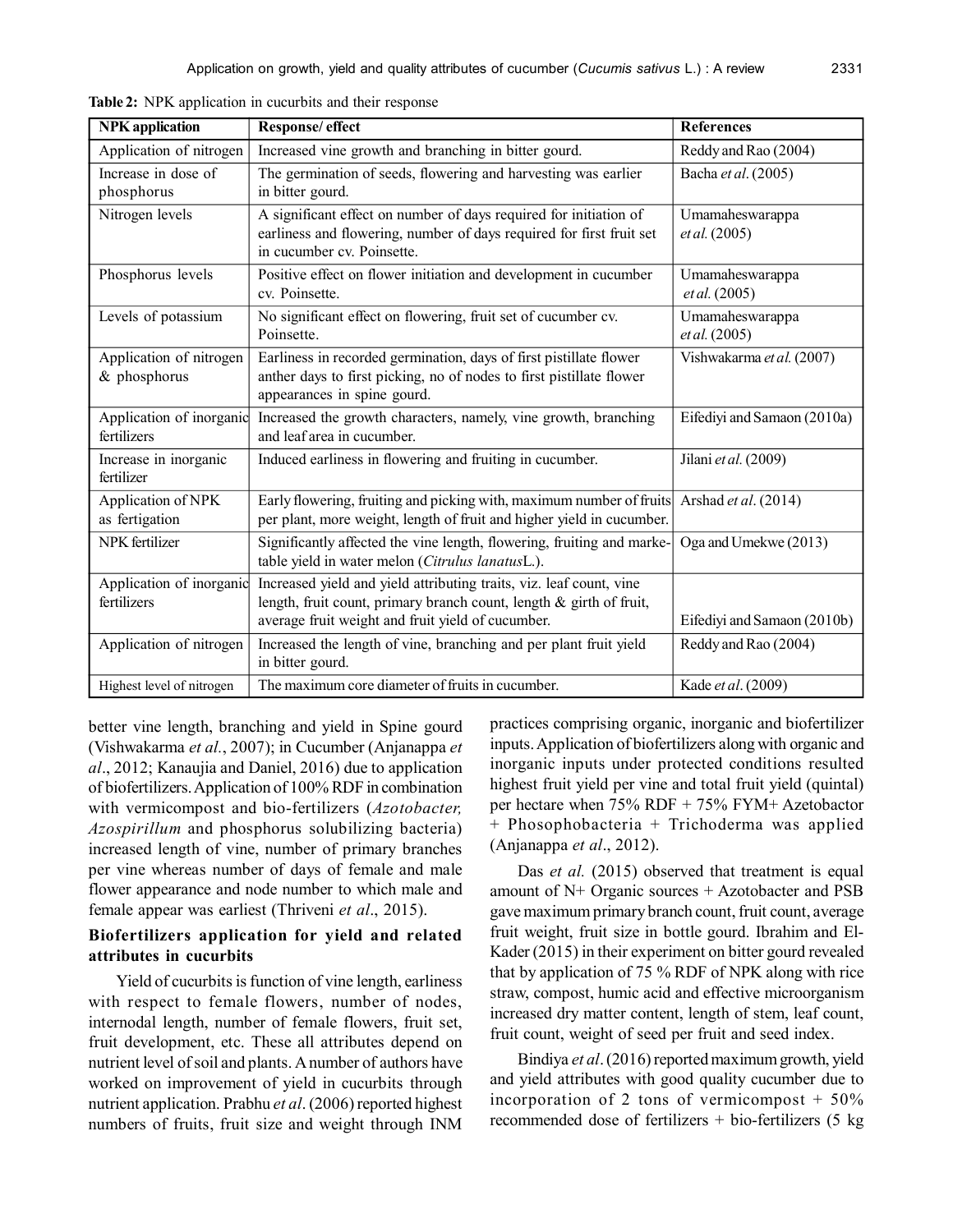| <b>NPK</b> application                                             | Response/ effect                                                                                                       | <b>References</b>                                     |
|--------------------------------------------------------------------|------------------------------------------------------------------------------------------------------------------------|-------------------------------------------------------|
| Application of 75%<br>mineral nitrogen and<br>25% organic nitrogen | Increased the growth of plant, yield and quality in cucumber.                                                          | Mahmoud et al. (2009)                                 |
| Application of<br>biofertilizers                                   | Increase thefruit count, length of fruit, average fruit weight and<br>fruit yield in cucumber.                         | Jilani et al. (2009)                                  |
| Application of<br>vermicompost                                     | Fruit weight and yield was maximum in ridge gourd.                                                                     | Kameswariet al. (2010)                                |
| Application of FYM<br>or vermicompost                              | Increased the yield in cucumber.                                                                                       | Narayanammaet al. (2010)                              |
| Application of<br>biological fertilizers                           | Increased yield and yield attributing characters of cucumber                                                           | Isfahani and Besharati (2012);<br>Saeed et al. (2015) |
| Cow dung application                                               | Organic manure is best alternative in place of inorganic manure<br>for increasing production of pumpkin.               | Uwa(2013)                                             |
| Vermicompost<br>application                                        | Higher cucumber yield and cucumber fruit weight.                                                                       | Ghasemet al. (2014)                                   |
| Seed treatment with<br>phosphorus solubility<br>bacteria (PSB)     | Higher yield in pumpkin.                                                                                               | Alekaret al. (2015)                                   |
| Poultry manureN: P: K<br>(20:10:10)                                | Significantly increased the number of leaves, fruit size and count,<br>quality, weight and yield in cucumber.          | Okoli and Nweke (2015)                                |
| Application of<br>biofertilizers.                                  | Length and diameter of fruit, fruit count, average fruit weight, and<br>yield had significantly increased in cucumber. | Kanaujia and Daniel (2016)                            |
| Application of NPK<br>fertilizers along with<br>cow manure         | Increases fruit yield, length of fruits, diameter of fruit and<br>branching in bottle gourd.                           | Prasad et al. (2016)                                  |
| Application of poultry<br>manure $(a)$ 20t/ha                      | Yield of cucumber was higher.                                                                                          | Khan (2017)                                           |

**Table 3:** Application of biofertilizers and INM practices for high yield in cucurbits

*Azotobacter* and 5 kg phosphate solubilizing bacteria) per hectare. Mohan *et al*. (2016) revealed that 60 per cent each of RDF and vermicompost along with *Azotobacter*, *Trichoderma* and PSB were found to be superior among all the combinations of organic, inorganic and bio-fertilizer sources of nutrients for characters, namely minimum number of days to 50 per cent flowering, average fruit length, fruit weight ,edible fruit count and maximum edible fruit yield per hectare in cucumber cv. Swarna Ageti under polyhouse conditions. Kumar *et al.* (2017) studied the effect of cow-urine and bio-fertilizers at varying levels of drip irrigation on various parameters of cucumber in a naturally ventilated polyhouse during summer season and revealed that combined application of bio-fertilizers and fertilizers has positive effect on yield, growth and quality parameter due to addition of nutrients and saving of at least 50% of water and hence can be exploited as sustainable practices under INM. Dash *et al.* (2018) has also reported the greatest impact on fruit weight in cucumber due to application of INM [half recommended NPK  $+ 10$  tons of FYM  $+ 2$  tons of

Vermicompost + Bio-fertilizer (4.0 kg Azotobacter+ 4.0 kg PSB)] per hectare. Some additional information of work has been cited in table-3.

## **Biofertilizers application for quality improvement in cucurbits**

Biofertilizers and organic matters play critical role in chelation and absorption of micronutrients which contributes to a number of biochemical processes and so synthesis of many vitamins and bioactive substances. These chemicals improve quality of fruits in cucurbits. Further role of biofertilizers against diseases and pests is well established fact which prevents the qualitative deterioration in fruits. Das et al. (2015) in their study reported that quality character like Total Soluble Solid (TSS) was increased by application of biofertilizers. Sayed *et al*. (2015) recommended that application of 75% RDF as N and P in comparison to biofertilizers (Nitrobien and phosphorien) significantly increased the Vitamin C content and TSS content of fruit. Kanaujia and Daniel (2016) reported that Vitamin C content & TSS content increased by application of  $50\%$  NPK + 5 ton per Vermicompost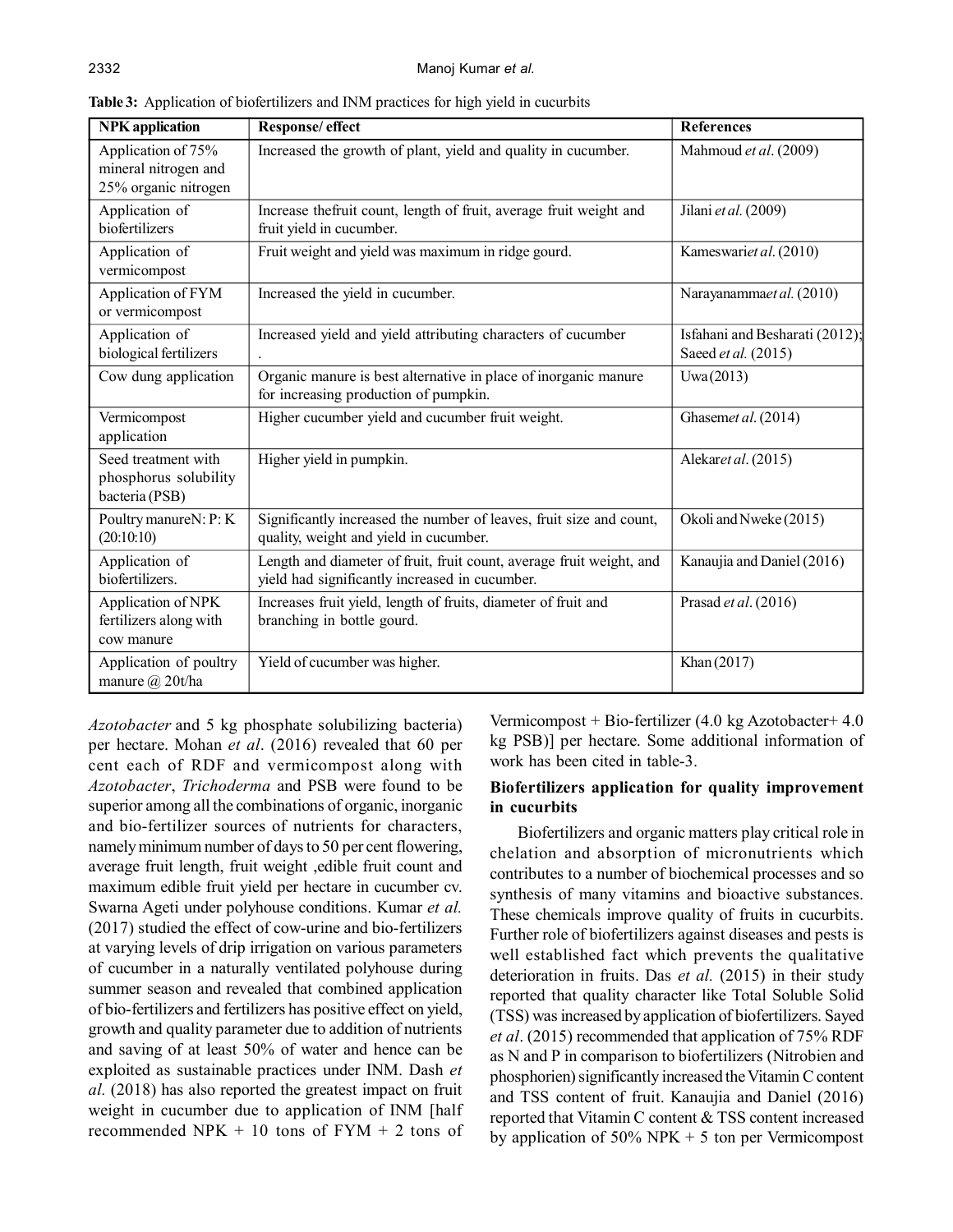and biofertilizers. Mohammed (2017) reported significant interaction between biofertilizer to increase the concentration of plant chlorophyll.

## **Conclusion**

The application of biofertilizers like *Azospirillum* and Phosphobacteria*,* inorganic fertilizers has significant and vital effect on growth parameters of *cucurbits*. In light of the reviews from different scientist, biofertilizers are effective alternatives as a source of macro and micronutrients and have a potential to improve the growth parameters.

#### **References**

- Alekar, A.N., P.S. Hirve, G.N. Deshmukh and R.P. Kharde (2015). Study the effect of integrated nutrient management on yield and nutrient uptake in pumpkin. *Journal of Horticulture*, **2**: 136.
- Anjanappa, M., J. Venkatesh and B.S. Kumara (2012). Influence of organic, inorganic and bio-fertilizers on flowering, yield and yield attributes of cucumber (cv. Hassan Local) in open field condition. *Karnataka J. Agric. Sci*., **25(4)**:493- 497.
- Arshad, I., W. Ali and Z.A. Khan (2014). Effect of different levels of NPK fertilizers on the growth and yield of greenhouse cucumber (*Cucumissativus* L.) by using drip irrigation technology. *International Journal of Research*, **1(8)**: 650-660.
- Bacha, M.R., S.A. Hussain, A. Rab and D. Wadan (2005). Effect of phosphorus levels and sowing dates on the growth and production of bitter gourd. *Sarhad Journal Agriculture*, **21(4)**: 591-594.
- Bindiya, Y., I.P. Reddy, D. Srihari, R.S. Reddy and M. Narayanamma (2006). Effect of different sources of nutrition on soil health, bacterial population and yield of cucumber. *Journal of Research*. **34**: 12-17.
- Bindiya, Y., R.I. Prabhakhar and D. Srihari (2016). Response of cucumber to combined application of organic manures, bio-fertilizers and chemical fertilizers. *Vegetable Science,* **41(1)**: 12-15.
- Das, R., A.R. Mandal, S.P. Das and J. Kabiraj (2015). Evaluation of integrated nutrient management on the performance of bottle gourd [*Lagenariasiceraria (Molina)* Standl.]. *Journal of Applied and Natural Science*, **7(1)**: 18-25.
- Dash, S.K., G.S. Sahu, S. Das, S. Sarkar, L. Tripathy, S.R. Pradhan and A. Patnaik (2018). Yield Improvement in Cucumber through Integrated Nutrient Management practices in Coastal Plain Zone of Odisha, India. *Int. J. Curr. Microbiol. App. Sci*., **7(2)**: 2480-2488.
- Eifediyi, E.K. and S.U. Remison (2010a). Effect of time of planting on the growth and yield of five varieties of cucumber (*Cucumis sativus* L.). *Report and Opinion,* **1(5)**: 81-90.
- Eifediyi, E.K. and U.R. Samaon (2010b). Effect of inorganic

fertilizer on the yield of two varieties of cucumber (*Cucumis sativus* L.). *Report and Opinion,* **5**: 74-79.

- Ghasem, S., A.S. Morteza and T. Maryam (2014). Effect of organic fertilizers on cucumber (*Cucumis sativus* L.) yield. *International Journal of Agriculture and Crop Science*, **7(11)**: 808.
- Ibrahim, E.A. and A.E.A. El-Kader (2015). Effect of soil amendments on growth, seed yield and NPK content of bottle guard (*Lagenariasiceraria* L.) grown in clayey soil. *International Journal of Soil Science,* **10(4)**: 186-94.
- Lallawmkima, I., S.K. Singh and M. Sharma (2018). Economics of Bio-fertilizer based Potato Cultivation in Subtropical Plains of India. *Journal of Environmental Biology*, 39.
- Isfahani, F.M and H. Besharati (2012). Effect of bio-fertilizers on yield and yield components of cucumber. *Journal of Biology and Earth Sciences,* **2(2)**: 83- 92.
- Jeffery, C. (1980). A review of cucurbitaceae. *Bot. J. of Linn. Soc*, **81**:233-247.
- Jilani, M.S., A. Bakar, K.A. Waseem and M. Kiran (2009). Effect of different levels of NPK on the growth and yield of cucumber (*Cucumis sativus* L.) under the plastic tunnel. *Journal of Agriculture & Social Sci*ence, **5(3)**: 99-101.
- Kade, R.A., D. Singh, P. Kumar and S.K. Shroti (2009). Effect of various levels of NPK on core diameter and rind thickness of cucumber cv. Japanese Long Green. *Annals of Horticulture*, **2(2)**: 251-53.
- Kameswari, P.L., M. Narayanamma, S.R. Ahmed and A. Chaturvedi (2010). Influence of integrated nutrient management in ridge gourd (*Luffa acutangular* (Roxb.) L.). *Vegetable Science*, **37(2)**: 203-04.
- Kanaujia, S.P. and M.L. Daniel (2016). Integrated nutrient management for quality production and economics of cucumber on acid alfisol of Nagaland. *Annals of Plant and Soil Research,* **18(4)**: 375-380.
- Khan, A.A., G. Jilani, M.S. Akhtar, S.S. Naqvi and M. Rasheed (2009). Phosphorus solubilizing bacteria: Occurrence, mechanisms and their role in crop production. *J. Agric. Biol. Sci*., **1**: 48-58.
- Khan, M., F. Ullah, M.N. Khan Zainub, A. Zeb, K. Ahmad and I.R. Arshad (2017). Effects of poultry manure levels on growth and yield of cucumber cultivars. *Department of Horticulture,* **29(6)**: 1381-1386.
- Kumar, S., N. Datt, S.K. Sandal and S.K. Sharma (2017). Effect of cow urine and Bio-Fertilizers based fertigation schedule at varying levels of drip Irrigation on yield, growth, quality parameters and economics of cucumber under protected condition. *International Journal of Current Microbiology and Applied Sciences,* **6(6)**: 1242-1249.
- Mahmoud, E., N.A. EL- Kader, P. Robin, N. Akkal-Corfini and L.A. El-Rahman (2009). Effects of different organic and inorganic fertilizers on cucumber yield and some soil properties. *World Journal of Agriculture Science*, **5**: 408- 14.